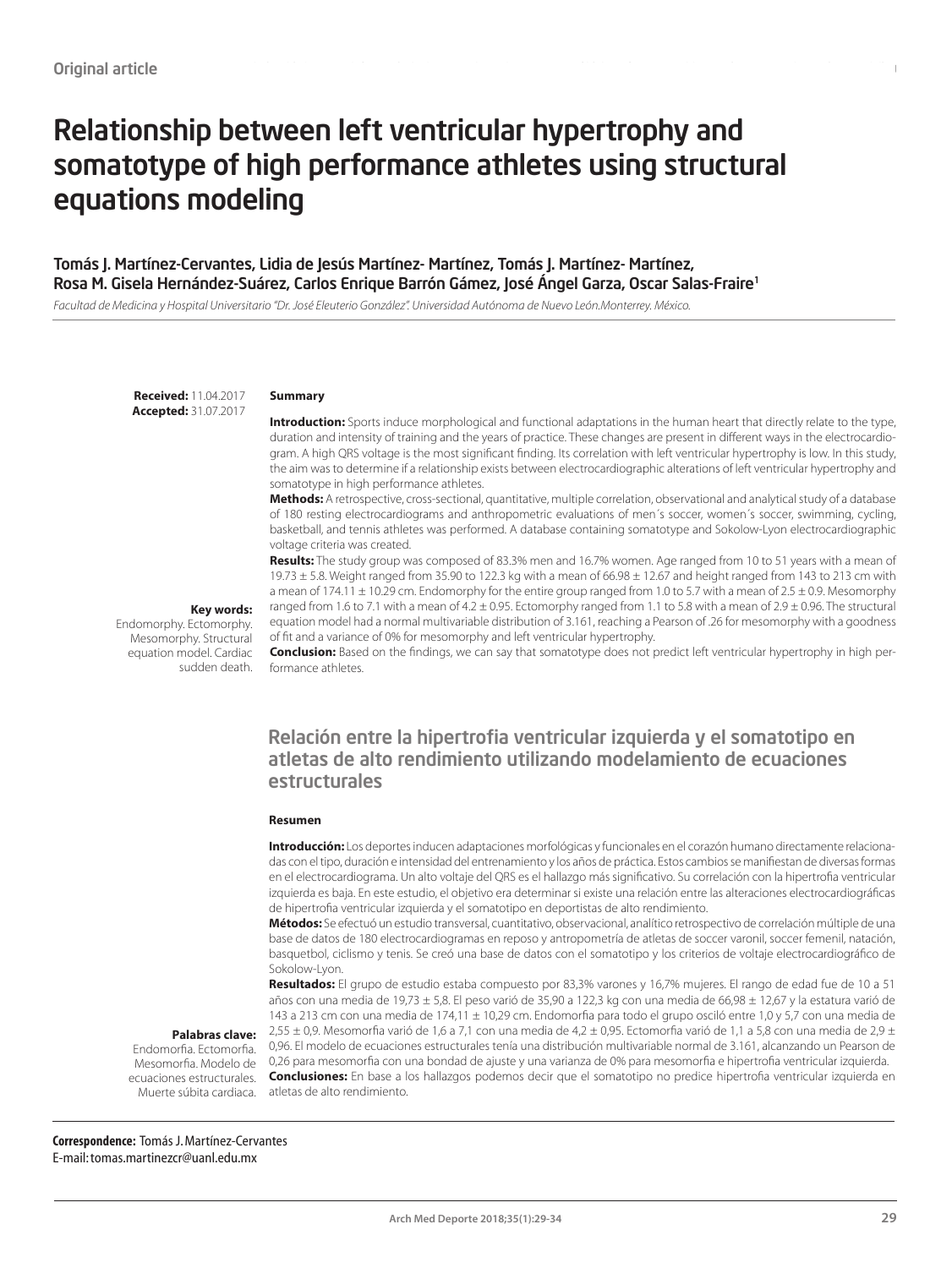# Introduction

Sports activity produces a series of morphological and functional adaptations in the human heart directly related to the type, duration, and intensity of the training and years of sports practice. These changes are seen in different ways in an electrocardiogram. A high QRS voltage is the most significant finding in male athletes. Its correlation with the presence of left ventricular hypertrophy is low<sup>1</sup>. .

The athlete's heart has intrigued physicians and scientists for over a century. Initial investigations date back to the late 1800s and early 1900s where an enlarged heart and bradyarrhythmias were documented in individuals with maximum oxygen consumption (VO<sub>2</sub>) above normal, with no concomitant signs of cardiovascular disease<sup>2</sup>. .

In Europe, in 1899, the Swedish physician Henschen, using only his physical examination skills of auscultation and percussion, showed increased cardiac dimensions in elite Nordic skiers<sup>3</sup>. Similar findings were made by Darling<sup>4</sup> of Harvard University in college rowers. Later, White<sup>5</sup> described sinus bradycardia at rest in long distance runners and other athletes.

Since then, numerous studies using new methods have confirmed that the athlete's heart has manifestations of chronic adaptations to endurance training. The concentric growth observed is the result of an increase in the size of the heart chambers and the thicknesses of their walls. These changes were called physiological cardiac remodeling by Kindermann<sup>6</sup>, Baggish and Wood<sup>7</sup> which refers to cardiac remodeling as a complex process influenced by multiple factors such as the athlete's age, gender, ethnicity, genetics, type of sport and body size<sup>8,9</sup>.

Even though these changes are observed mainly in adult athletes, adolescent athletes who practice endurance sports also present greater left ventricular growth than non-athletes of the same age as demonstrated by Sharma<sup>10</sup>.

Hypertrophic cardiomyopathy is a common cause of sudden death in apparently healthy athletes, and this condition is often a differential diagnosis with adaptive heart changes in athletes<sup>11</sup>. The importance of its early detection is one of the objectives of ergometric measurements, even if we do not yet have definitive diagnostic tests or gold standards as mentioned by Weinstock<sup>12</sup>. One of the most valid and reliable methods is the M-mode echocardiogram (ECHO) as reported by Devereaux *et al.*13, despite considering that magnetic resonance imaging (MRI) has more than twice the accuracy over ECHO and being a more precise and reliable method for measuring LVH<sup>14</sup>. Even though these methods are more sensitive and precise, their high cost and limited availability provide an obstacle for routine use. Although an ECHO is less precise than MRI, an electrocardiogram (ECG) can serve as a less expensive, practical, and widely available alternative for LVH screening.

The ECG has the potential to accurately distinguish between physiological and pathological hypertrophy, since ECG abnormalities in hypertrophic cardiomyopathy slightly overlap with ECG voltage changes. In patients with hypertrophic cardiomyopathy (HCM), pathological hypertrophy of the left ventricle (LV) is associated with additional criteria, not only left atrial voltage and dilation, but also left axis deviation, and T wave, ST segment and Q wave alterations<sup>15</sup>.

Kinanthropometry is a discipline that studies the size, shape and composition of the human body. Physical activity, nutrition, growth and

race, among other variables, can alter an individual´s body composition<sup>16</sup>. For this, different measurements of size and proportions of the body are performed to determine body composition<sup>17</sup>. The Heath-Carter method is most frequently used to determine somatotype<sup>18</sup>.

Hense *et al.*19 demonstrated the influence of body composition on the size of the adult heart. The MESA (Multi-Ethnic Study of Atherosclerosis) study demonstrated a relationship between LV mass and end-diastolic volume with an increased body mass index, waist-to-hip ratio, waist circumference, and fat percentage; however, the ejection fraction showed no significant association with obesity measures<sup>20</sup>.

Guerra et al.<sup>21</sup> studied 380 patients with essential hypertension, obesity and/or overweight and metabolic syndrome who suffered a problem with adequate control of their blood pressure. This study found that hypertensive patients with metabolic syndrome had a higher BMI and also a higher mean arterial and systolic pressure as well as greater thickness of the septum and of the interventricular wall together with an ejection fraction smaller than that of those without metabolic syndrome.

It is necessary to know the electrocardiographic manifestations of the athlete´s heart and determine if there is a direct relationship between the somatotype, the type of sport performed, and the electrocardiographic alterations of left ventricular hypertrophy. Therefore, the objective of this investigation was to determine if there is a relationship between electrocardiographic alterations related to left ventricular hypertrophy (LVH) and somatotype in high-performance athletes of various sports.

# Material and method

This was a retrospective, cross-sectional, quantitative, multiple correlation, observational and analytical study of a database of resting electrocardiograms and anthropometrics evaluated in the Department of Sports Medicine and Physical Rehabilitation of men´s soccer, women´s soccer, swimming, cycling, basketball, and tennis athletes. Individuals with a history of previous heart disease and with electrocardiograms and anthropometric measures that were not legible were excluded from the evaluation. Athlete records that did not have anthropometry and/or an electrocardiogram were eliminated.

The measuring instrument for the dependent variable, left ventricular hypertrophy, was the electrocardiographic voltage criteria of the Sokolow-Lyon index for left ventricular hypertrophy<sup>22</sup>. These consist of the sum of the S wave in V1 and the R wave in V5 or V6  $\geq$  3.5 mV (35 mm) and/or an R wave in aVL  $\geq 1.1$  mV (11 mm).

To measure the independent variable, somatotype, measures of weight, height, skinfolds, girth and breadth were obtained using the restricted profile of anthropometric measures in accordance with the recommendations of the International Society for the Advancement of Kinanthropometry (ISAK)<sup>23</sup>.

#### Sample size

Structural models need large samples with more parameters to estimate those that work with larger samples (24). Some authors, such as Hu, Bentler, & Kano<sup>25</sup> and Schreiber, Nora, Stage, Barlow, and King<sup>26</sup>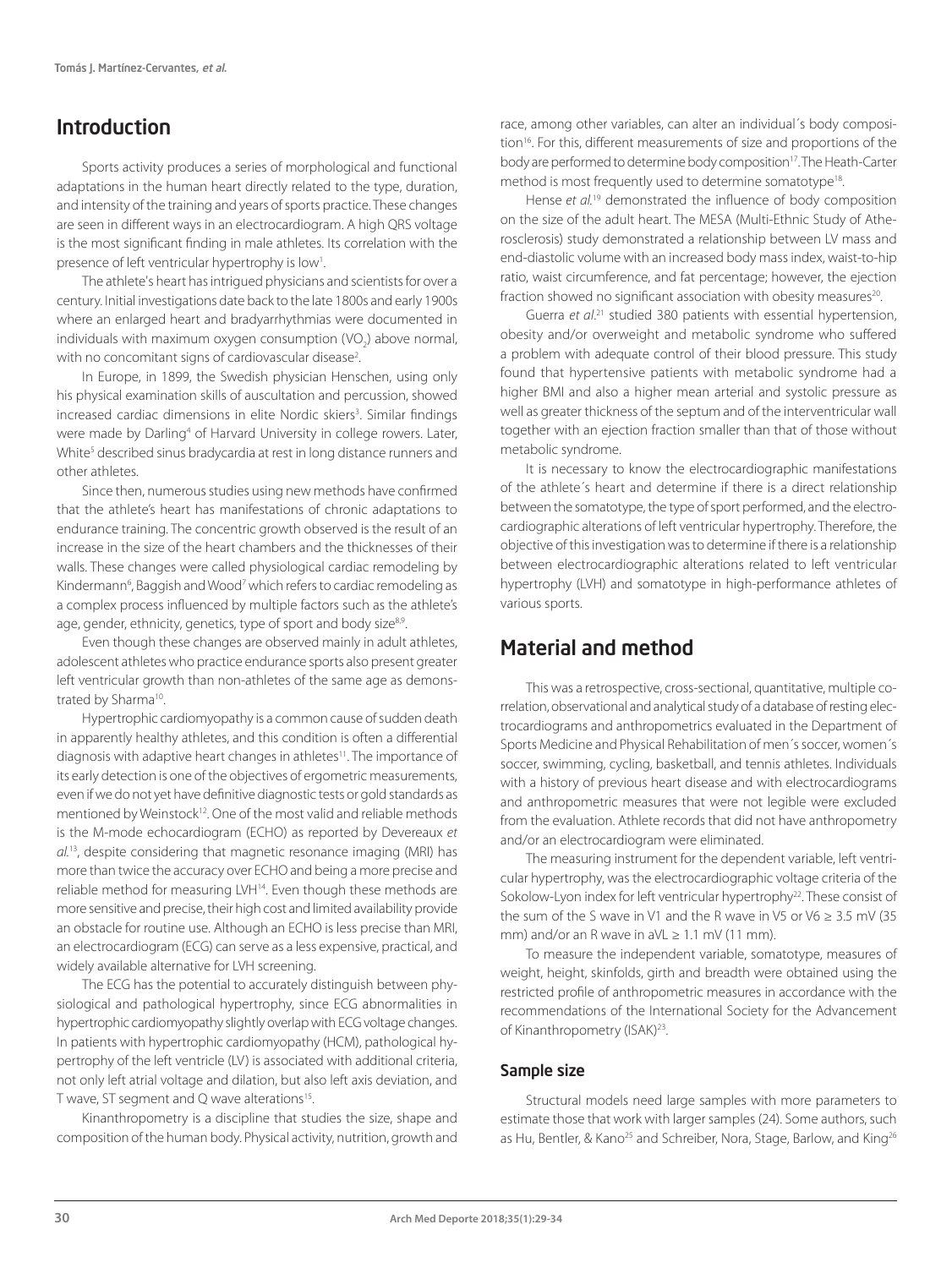propose as a basic rule the choice of 10 observations per indicator as a lower limit of sample sizes. Jackson<sup>27</sup> suggests a relation N:g, 20 to 1 where N equals 20 and q is the number of parameters in the model. However, it is important to mention that no rule can be applied to all cases and adequate sample size depends on many factors, including the psychometric properties of the variables, the strength of the relationships between variables considered model size, and the distribution characteristics of the variables. In the present research, we used the criteria proposed by Jackson. In this case there are 8: Endo, Meso, Ecto and SV1, SV2, RV5, RV5, RAVL, multiplied by 20 equals 160 participants.

For the statistical analysis, SPSS version 21 for Windows (IBM Corp., Armonk, NY) was used. For structural equation modeling, Amos 21 was used to verify the relationships between observed and unobserved (latent) variables and test the hypothesis and confirm relationships. Diverse statistical tests were performed as part of a multivariate analysis: determination of Mardia's coefficient<sup>28</sup>, which seeks multivariate normality, considered one of the most common assumptions of the distribution of normality in multivariate analysis, analysis of the Mahalanobis distance<sup>29</sup>, multiple regression analysis, chi square analysis, and goodness of fit. The final sample consisted of 180 individuals.

Once the constructs were evaluated, SEM was used to quantify and test the validity of hypothetical assertions, possible interrelationships between constructs, and the relationship with evaluation measures (Figure 1).

# Results

The study group was composed of 83.3% men and 16.7% women, with a mean Age 19.73± 5.8, weight ranged from 35.90 to 122.3 kg with a mean of 66.98 ± 12.67 and height ranged from 143 to 213 cm with a mean of  $174.11 \pm 10.29$  cm.

Endomorphy of the entire group ranged from 1.0 to 5.7 with a mean of  $2.55 \pm 0.9$ . Mesomorphy ranged from 1.6 to 7.1 with a mean of 4.2  $\pm$  0.95. Ectomorphy ranged from 1.1 to 5.8 with a mean of 2.9  $\pm$ 0.96. (Table 1).

Regarding left ventricular hypertrophy factors, S in V1 ranged from 0.0 to 25.0 mm with a mean of  $9.3 \pm 4.9$ ; S in V2, ranged from 0.0 to 38.0 mm with a mean of  $16.7 \pm 7.3$ ; R in V5 ranged from 1.5 to 32 mm with a mean of  $16.1 \pm 6.2$ ; R in V6 ranged from 1.5 to 30 mm,

**Figure 1. Proposed model to estimate LVH represented by SV1, SV2, RV5, RV6, RaVL, (endogenous variable) and Somatotype represented by endomorphy, mesomorphy and ectomorphy (exogenous variable), e (error).**



| Table 1. Demographic characteristics of the athletes. |
|-------------------------------------------------------|
|-------------------------------------------------------|

|              | Gender    | Age, years | Body weight, kg | Height, cm | <b>Endomorphy</b> | <b>Mesomorphy</b> | <b>Ectomorphy</b> |
|--------------|-----------|------------|-----------------|------------|-------------------|-------------------|-------------------|
| Men          | Mean      | 19.71      | 69.1645         | 176.257    | 2.416             | 4.387             | 2.986             |
| $N = 150$    | <b>SD</b> | 5.912      | 12.30439        | 9.5152     | .8557             | .9036             | .9525             |
|              |           |            |                 |            |                   |                   |                   |
| Women        | Mean      | 19.80      | 56.0667         | 163.397    | 3.207             | 3.530             | 2.830             |
| $N = 30$     | <b>SD</b> | 5.242      | 8.14758         | 6.8107     | .8741             | .8272             | 1.0232            |
|              |           |            |                 |            |                   |                   |                   |
| <b>Total</b> | Mean      | 19.73      | 66.9816         | 174,114    | 2.548             | 4.244             | 2.960             |
| $N = 180$    | <b>SD</b> | 5.792      | 12.67829        | 10.2947    | .9058             | .9450             | .9634             |

SD: standard deviation.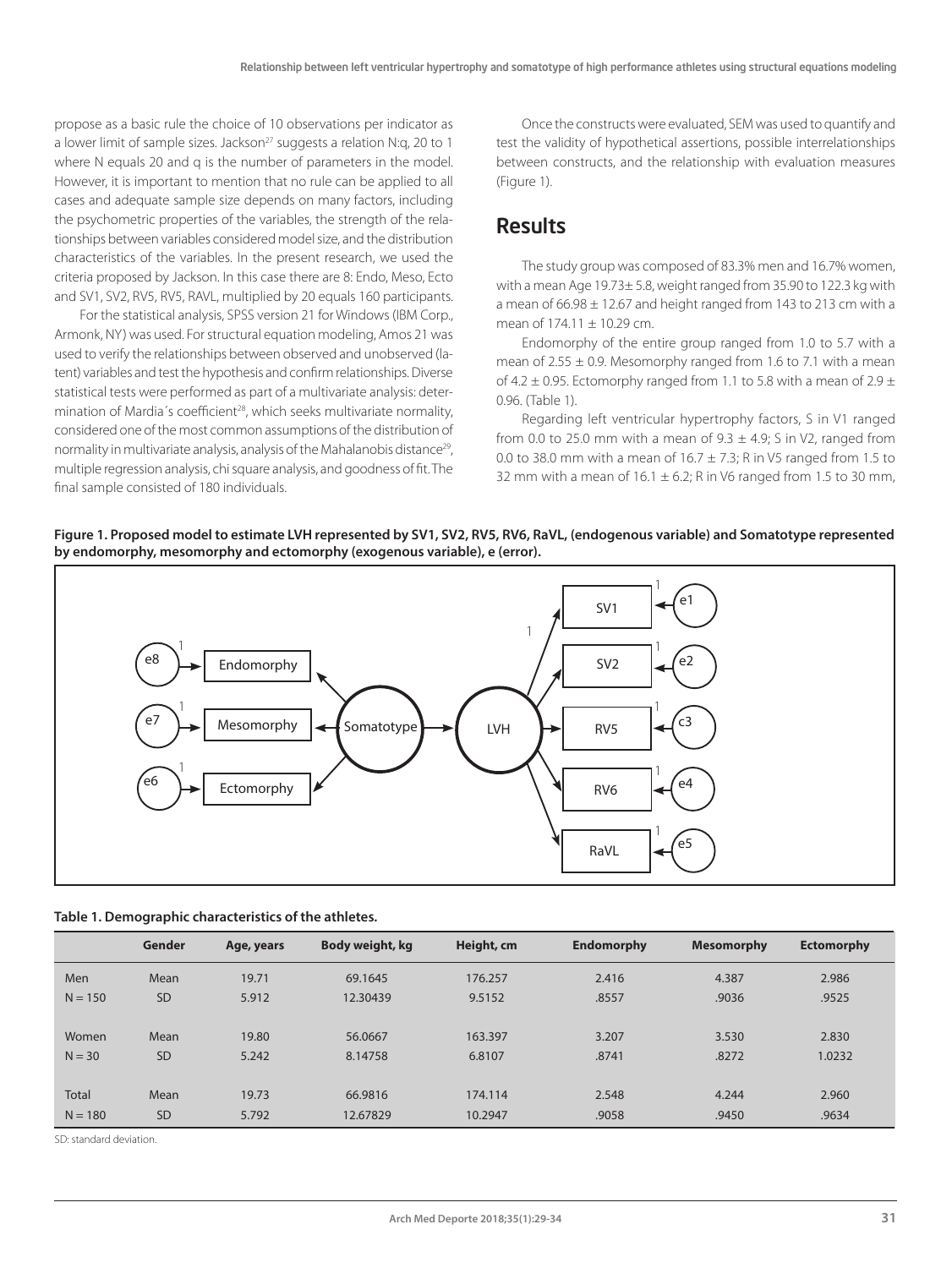#### **Table 2. Somatotype by sport.**

|                   |           | Sport Endomorphy | <b>Mesomorphy Ectomorphy</b> |        |
|-------------------|-----------|------------------|------------------------------|--------|
| Soccer            | Mean      | 2.424            | 4.427                        | 2.898  |
| $N = 126$         | <b>SD</b> | .8109            | .8292                        | .8650  |
| Cycling           | Mean      | 3.720            | 4.200                        | 2.220  |
| $N = 5$           | <b>SD</b> | 1.0756           | 1.1000                       | .3834  |
| Swimming          | Mean      | 2.837            | 3.653                        | 3.808  |
| $N = 19$          | <b>SD</b> | 1.2868           | 1.0611                       | 1.2640 |
| Women's Soccer    | Mean      | 3.106            | 3.522                        | 2.600  |
| $N = 18$          | <b>SD</b> | .5846            | .7256                        | .8007  |
| <b>Tennis</b>     | Mean      | 2.200            | 2.733                        | 3.933  |
| $N = 3$           | <b>SD</b> | .8000            | .9815                        | .7638  |
| <b>Basketball</b> | Mean      | 2.022            | 4.911                        | 2.844  |
| $N = 9$           | <b>SD</b> | .7345            | .9239                        | 1.0620 |
| Total             | Mean      | 2.548            | 4.244                        | 2.960  |
| $N = 180$         | <b>SD</b> | .9058            | .9450                        | .9634  |

SD: standard deviation.

**Table 3. Presence of left ventricular hypertrophy (LVH) by sport.**

| <b>Sport</b>      | <b>Frequency</b> | <b>Percent</b> | <b>Cumulative Percent</b> |
|-------------------|------------------|----------------|---------------------------|
| Soccer            | 61               | 74.4           | 74.4                      |
| Swimming          | 14               | 17.1           | 91.5                      |
| Women's Soccer    | $\overline{4}$   | 4.9            | 96.3                      |
| <b>Basketball</b> | $\mathcal{P}$    | 2.4            | 98.8                      |
| Cycling           | 1                | 1.2            | 100.0                     |
| <b>Total</b>      | 82               | 100.0          |                           |

**Table 4. Presence of left ventricular hypertrophy (LVH) in athletes by age.**

| Age,<br>years | <b>Frequency</b>        | <b>Percent</b><br>with LVH | <b>Cumulative</b><br><b>Percent</b> |
|---------------|-------------------------|----------------------------|-------------------------------------|
| 15            | 12                      | 14.6                       | 14.6                                |
| 18            | 12                      | 14.6                       | 29.3                                |
| 17            | 11                      | 13.4                       | 42.7                                |
| 19            | 9                       | 11.0                       | 53.7                                |
| 13            | 5                       | 6.1                        | 59.8                                |
| 16            | 5                       | 6.1                        | 65.9                                |
| 24            | 5                       | 6.1                        | 72.0                                |
| 14            | $\overline{4}$          | 4.9                        | 76.8                                |
| 20            | 3                       | 3.7                        | 80.5                                |
| 30            | $\overline{\mathbf{3}}$ | 3.7                        | 84.1                                |
| 12            | $\overline{2}$          | 2.4                        | 86.6                                |
| 26            | $\overline{2}$          | 2.4                        | 89.0                                |
| 27            | $\overline{2}$          | 2.4                        | 91.5                                |
| 10            | $\mathbf{1}$            | 1.2                        | 92.7                                |
| 11            | $\mathbf{1}$            | 1.2                        | 93.9                                |
| 21            | $\mathbf{1}$            | 1.2                        | 95.1                                |
| 25            | $\mathbf{1}$            | 1.2                        | 96.3                                |
| 28            | $\mathbf{1}$            | 1.2                        | 97.6                                |
| 33            | $\mathbf{1}$            | 1.2                        | 98.8                                |
| 51            | $\mathbf{1}$            | 1.2                        | 100.0                               |
| Total         | 82                      | 100.0                      |                                     |

**Table 5. Regression Weights: (Group number 1 - Default model).**

|                 |                                                                                                          |            | Estimate S.E. C.R.   |                  | $\mathsf{P}$ | Label |
|-----------------|----------------------------------------------------------------------------------------------------------|------------|----------------------|------------------|--------------|-------|
| <b>LVH</b>      | $\left\langle \cdot \right\rangle$ $\left\langle \cdot \right\rangle$ $\left\langle \cdot \right\rangle$ | Meso       | .263 .135 1.940 .052 |                  |              | par 3 |
| SV <sub>1</sub> | $\leftarrow$ $\leftarrow$                                                                                | <b>LVH</b> | 1.000                |                  |              |       |
| RV <sub>5</sub> | $\leftarrow$ $\leftarrow$                                                                                | <b>LVH</b> | 5.626                | 2.610 2.155 .031 |              | par 1 |
| RV <sub>6</sub> | $\langle$ ---                                                                                            | <b>LVH</b> | 4.755                | 2.011 2.365 .018 |              | par 2 |

SE: standard error; CR: critical ratio; P: bilateral asymptotic significance.

with a mean of  $13.2 \pm 4.7$ ; and R in aVL ranged from 0.0 to 5.0 mm with a mean of  $0.8 \pm 0.98$ .

The sports and mean somatotypes of the sample for a total of 180 individuals are shown in Table 2. Of these, 82 (46.6%) had voltage criteria for LVH. The distribution of LVH by sport and age are shown in Table 3 and Table 4 respectively.

In Table 5, in the column critical ratio, it is seen that the loads of the indicators are significant. After evaluating several models, both the endogenous variable LVH and the exogenous variable somatotype, through a confirmatory factor analysis for LVH with the 5 factors shown in Figure 1, R in aVL and S in V2 were eliminated and a correlation between two residues was introduced to improve fit. In addition, the model had to be restructured because somatotype was not coherent as a construct in this study (Figure 2). Of all the models, it was this one that presented the best fit to the data and with this the maximum likelihood estimation (MLE) was performed.

Regarding standardized regression weights, mesomorphy positively impacts LVH with a regression of 0.259. S in V1 in relation to LVH has a weighted regression of 0.197 with a positive correlation and low weight. R in V5 in relation to LVH has a weighted regression of 0.868. R in V6 in relation to LVH has a weighted regression of 0.961 with a positive correlation and high weight.

### **Discussion**

The somatotype and its components, endomorphy, mesomorphy and ectomorphy, were not congruent as a construct in this study. Mesomorphy was the component that presented a direct and proportional relationship with LVH, without this being a statistically significant factor in the prediction of LVH in the study participants. In fact, somatotype was the most problematic factor, since it not only showed low loadings which caused a loss of endomorphy and ectomorphy; therefore, we could not speak strictly of somatotype.

The dominant component of this group was mesomorphy since all participants were athletes. The somatotype category for the female athletes was mesomorph-endomorph, and for male athletes it was balanced mesomorph. In relation with the sport 73.6% of the swimmers, 48% of the men´s soccer players, 22% of the women´s soccer players, 22% of the basketball players and 20% of the cyclists had LVH; 50% of LVH cases were younger than 18 years old.

The structural model reported a normal multivariate distribution of 3.161. As for the structural relationship between the exogenous and endogenous variables, the model reached a Pearson of 0.26 for meso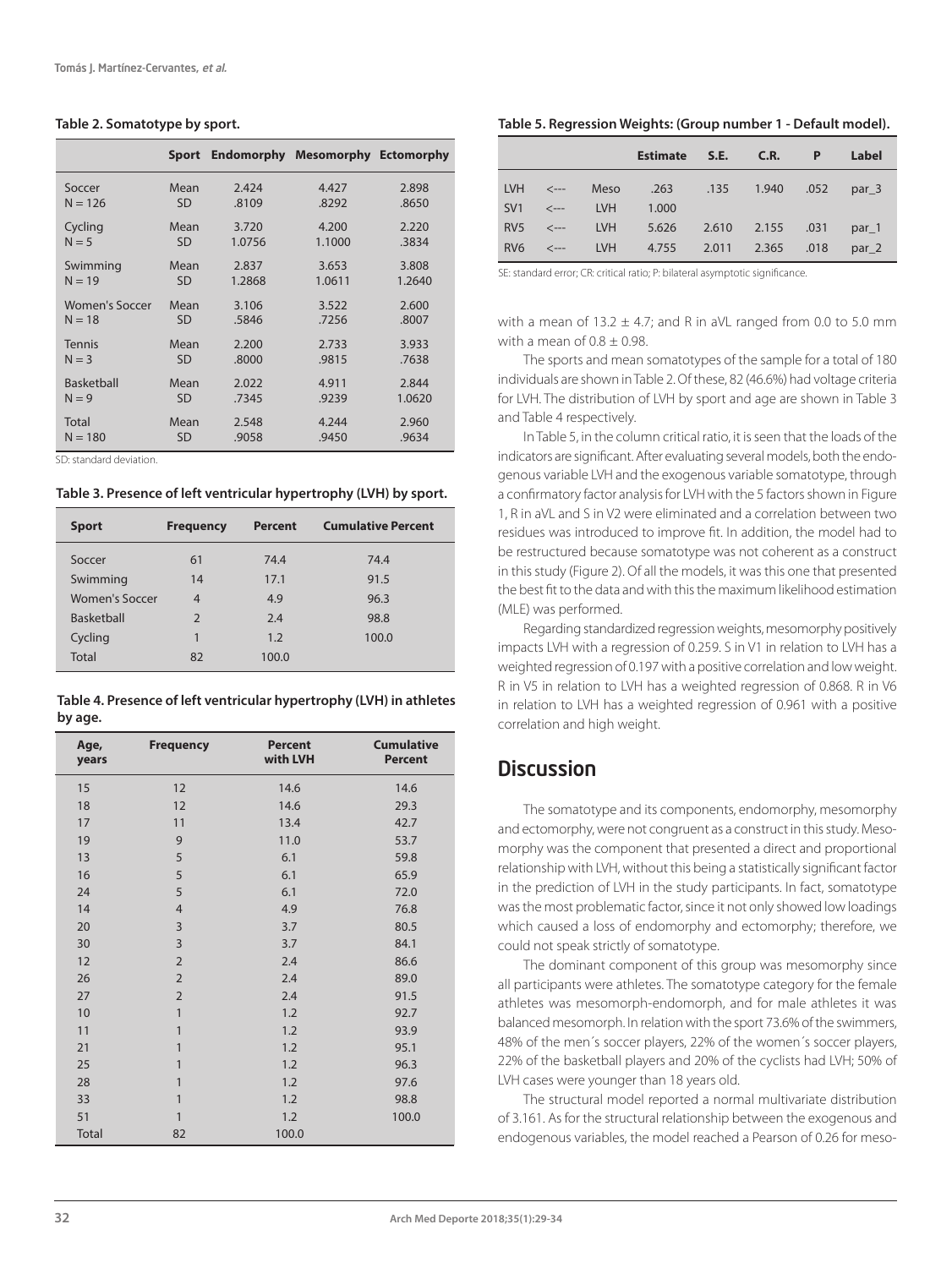**Figure 2. Standardized regression weights: (Group number 1–Default model). The coefficient above each path is AMOS's maximum likelihood estimate of the effect size.**



morphy. This is interpreted as a positive correlation of low weight with good goodness of fit and a proportion of explained variance of 0% for the relationship between mesomorphy and LVH indicating that no linear combination of the independent variables is a better predictor than the fixed mean of the dependent variable. The components that explained or diagnosed LVH were R in V5, 75.4%, and R in V6, 92.3%, while S in V1 only explained 6.9%.

As mentioned by Baggish and Wood and Escudero and Pinilla<sup>7,30</sup>, cardiac hypertrophy is a combination of genetic, physiological and environmental factors. The underlying molecular mechanisms that induce physiological or pathological responses are not yet fully elucidated.

Unlike patients with hypertension in which a high correlation with body composition, BMI, and waist-hip ratio is observed, athletes do not have this relationship<sup>19,21</sup>.

# Conclusion

Mesomorphy was the dominant component and the one related to LVH. Based on the findings in this study we can say that somatotype has no utility in predicting left ventricular hypertrophy in athletes. Since 50% of LVH cases were under 18 years of age, we are obliged to continue with the ECG for the detection and subsequent study of these athletes to prevent possible complications in the long or medium term.

#### Acknowledgements

The authors thank Sergio Lozano-Rodriguez, M.D. for his help in translating and editing the manuscript.

# **Bibliography**

1. Drezner JA, Fischbach P, Froelicher V, Marek J, Pelliccia A, Prutkin JM, *et al.* Normal electrocardiographic findings: recognising physiological adaptations in athletes. *Br J Sports Med.* 2013;47(3):125-36.

- 2. Baggish AL, Wood MJ. Athlete's heart and cardiovascular care of the athlete: scientific and clinical update. *Circulation.* 2011;123(23):2723-35.
- 3. Marques J, Mendoza I, Mendoza-Britto I, Marques Mejias MA. El dilema de diferenciar el corazón de atleta de la miocardiopatía hipertrófica. *Avances Cardiol.* 2012;32(4):328-33.
- 4. Darling EA. The effects of training: a study of the Harvard University crews. *Boston Med Surg J.* 1899;141(10):229-33.
- 5. White PD. Bradycardia (below rate of 40) in athletes, especially in long distance runners. *JAMA.* 1942;120(8):642.
- 6. Kindermann W. Athlete's Heart. In: Mooren FC, ed. *Encyclopedia of Exercise Medicine in Health and Disease.* Heidelberg: Springer Verlag GmbH; 2012:104-7.
- 7. Baggish AL, Wood MJ. Athlete's heart and cardiovascular care of the athlete. *Circulation.* 2011;123(23):2723-35.
- 8. Baggish AL. Cardiac Variables in Professional Basketball Players: Looking Closely at the Normal Big Athlete (NBA). *JAMA cardiology.* 2016;1(1):87-8.
- 9. Engel DJ, Schwartz A, Homma S. Athletic Cardiac Remodeling in US Professional Basketball Players. *JAMA cardiology*. 2016;1(1):80-7.
- 10. Sharma S, Maron BJ, Whyte G, Firoozi S, Elliott PM, McKenna WJ. Physiologic limits of left ventricular hypertrophy in elite junior athletes: relevance to differential diagnosis of athlete's heart and hypertrophic cardiomyopathy. *J Am Coll Cardiol.* 2002;40(8):1431-6.
- 11. Maron BJ, McKenna WJ, Danielson GK, Kappenberger LJ, Kuhn HJ, Seidman CE, *et al.* American College of Cardiology/European Society of Cardiology Clinical Expert Consensus Document on Hypertrophic Cardiomyopathy: a report of the American College of Cardiology Foundation Task Force on Clinical Expert Consensus Documents and the European Society of Cardiology Committee for Practice Guidelines. *J Am Coll Cardiol.* 2003;42(9):1687-713.
- 12. Weinstock J, Estes NM. The heart of an athlete: black, white, and shades of grey with no gold standard. *Circulation.* 2013;127(17):1757-9.
- 13. Devereux RB, Alonso DR, Lutas EM, Gottlieb GJ, Campo E, Sachs I, *et al.* Echocardiographic assessment of left ventricular hypertrophy: comparison to necropsy findings. *Am J Cardiol.* 1986;57(6):450-8.
- 14. Bottini PB, Carr AA, Prisant LM, Flickinger FW, Allison JD, Gottdiener JS. Magnetic resonance imaging compared to echocardiography to assess left ventricular mass in the hypertensive patient. *Am J Hypertens.* 1995;8(3):221-8.
- 15. Corrado D, Biffi A, Basso C, Pelliccia A, Thiene G. 12-lead ECG in the athlete: physiological versus pathological abnormalities. *Br J Sports Med.* 2009;43(9):669-76.
- 16. Martínez Sanz JM, Urdampilleta A, Mielgo Ayusa J. Necesidades energéticas, hídricas y nutricionales en el deporte. *Eur J Hum Mov*. 2013;30:37-52.
- 17. Alvero Cruz J, Cabañas Armesilla M, Herrero de Lucas A, Martínez Riaza L, Moreno Pascual C, Porta Manzañido J, *et al.* Protocolo de valoración de la composición corporal para el reconocimiento médico-deportivo. Documento de consenso del Grupo Español de Cineantropometría de la Federación Española de Medicina del Deporte. *Arch Med Deporte.* 2009;26(131):166-79.